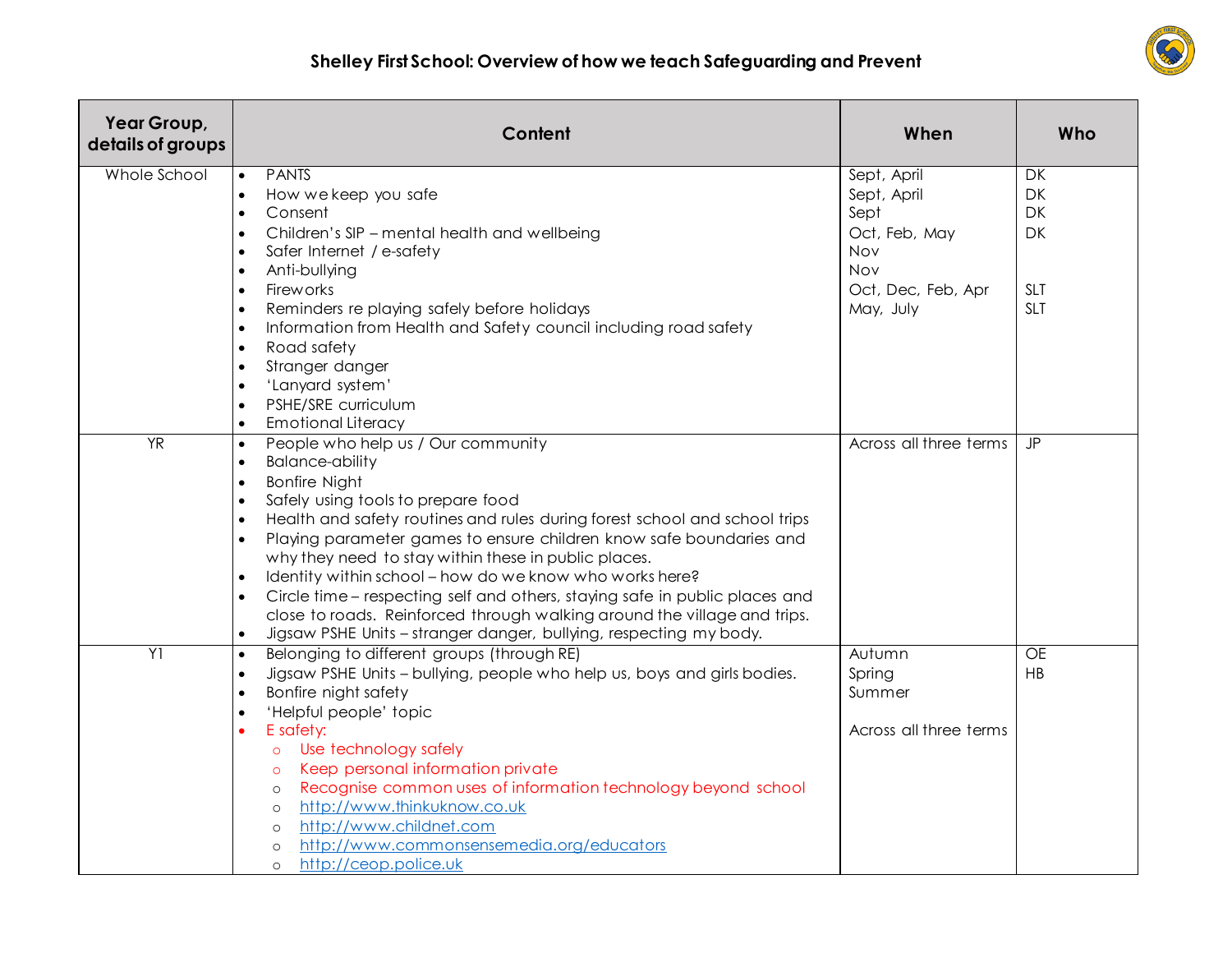| $\overline{Y2}$ | Jigsaw PSHE Units - rights & responsibilities, secrets, exploring physical<br>contact, standing up for myself and why does bullying happen?<br>Road safety<br>$\bullet$<br>What is the same and what is different about us?<br>$\bullet$<br>E safety<br>Use technology respectfully<br>$\circ$<br>Identify where to go for help and support when they have concerns<br>$\circ$<br>about content or contact on the internet or other online technologies<br>http://www.thinkuknow.co.uk<br>$\circ$<br>http://www.childnet.com<br>$\circ$<br>http://www.commonsensemedia.org/educators<br>$\circ$<br>http://ceop.police.uk<br>$\circ$ | Autumn<br>Spring<br>Summer<br>Across all three terms | CS<br><b>RM</b> |
|-----------------|-------------------------------------------------------------------------------------------------------------------------------------------------------------------------------------------------------------------------------------------------------------------------------------------------------------------------------------------------------------------------------------------------------------------------------------------------------------------------------------------------------------------------------------------------------------------------------------------------------------------------------------|------------------------------------------------------|-----------------|
| Y <sub>3</sub>  | Jigsaw PSHE Units - family conflict, being safe/unsafe, witness feelings<br>$\bullet$                                                                                                                                                                                                                                                                                                                                                                                                                                                                                                                                               | Autumn                                               | <b>GP</b>       |
|                 | Hazards and risks, effects of drugs and alcohol<br>$\bullet$<br>Road safety                                                                                                                                                                                                                                                                                                                                                                                                                                                                                                                                                         | Spring<br>Summer                                     |                 |
|                 | $\bullet$<br>E safety:                                                                                                                                                                                                                                                                                                                                                                                                                                                                                                                                                                                                              |                                                      |                 |
|                 | Use technology safely<br>$\circ$                                                                                                                                                                                                                                                                                                                                                                                                                                                                                                                                                                                                    | Across all three terms                               |                 |
|                 | Identify a range of ways to report concerns about contact<br>$\circ$                                                                                                                                                                                                                                                                                                                                                                                                                                                                                                                                                                |                                                      |                 |
|                 | http://www.thinkuknow.co.uk<br>$\circ$                                                                                                                                                                                                                                                                                                                                                                                                                                                                                                                                                                                              |                                                      |                 |
|                 | http://www.childnet.com<br>$\circ$                                                                                                                                                                                                                                                                                                                                                                                                                                                                                                                                                                                                  |                                                      |                 |
|                 | http://www.commonsensemedia.org/educators                                                                                                                                                                                                                                                                                                                                                                                                                                                                                                                                                                                           |                                                      |                 |
|                 | http://ceop.police.uk<br>$\circ$                                                                                                                                                                                                                                                                                                                                                                                                                                                                                                                                                                                                    |                                                      |                 |
| Y4              | PSHE Jigsaw Units - assertiveness, bullying, friendships<br>$\bullet$                                                                                                                                                                                                                                                                                                                                                                                                                                                                                                                                                               | Autumn                                               | LW              |
|                 | How do we keep safe in our local area?<br>$\bullet$                                                                                                                                                                                                                                                                                                                                                                                                                                                                                                                                                                                 | Spring                                               |                 |
|                 | What is diversity? How do we belong?<br>$\bullet$<br>E safety<br>$\bullet$                                                                                                                                                                                                                                                                                                                                                                                                                                                                                                                                                          | Summer                                               |                 |
|                 | Understand the opportunities computer networks offer for<br>$\circ$                                                                                                                                                                                                                                                                                                                                                                                                                                                                                                                                                                 | Across all three terms                               |                 |
|                 | communication                                                                                                                                                                                                                                                                                                                                                                                                                                                                                                                                                                                                                       |                                                      |                 |
|                 | Identify a range of ways to report concerns about content<br>$\circ$                                                                                                                                                                                                                                                                                                                                                                                                                                                                                                                                                                |                                                      |                 |
|                 | Recognise acceptable / unacceptable behaviour<br>$\circ$                                                                                                                                                                                                                                                                                                                                                                                                                                                                                                                                                                            |                                                      |                 |
|                 | http://www.thinkuknow.co.uk<br>$\circ$                                                                                                                                                                                                                                                                                                                                                                                                                                                                                                                                                                                              |                                                      |                 |
|                 | http://www.childnet.com<br>$\circ$                                                                                                                                                                                                                                                                                                                                                                                                                                                                                                                                                                                                  |                                                      |                 |
|                 | http://www.commonsensemedia.org/educators<br>$\circ$                                                                                                                                                                                                                                                                                                                                                                                                                                                                                                                                                                                |                                                      |                 |
|                 | http://ceop.police.uk<br>$\circ$                                                                                                                                                                                                                                                                                                                                                                                                                                                                                                                                                                                                    |                                                      |                 |
| Y5              | How can we be safe online using social media?<br>$\bullet$                                                                                                                                                                                                                                                                                                                                                                                                                                                                                                                                                                          | Autumn                                               | <b>ED</b>       |
|                 | How can we manage risk?                                                                                                                                                                                                                                                                                                                                                                                                                                                                                                                                                                                                             | Spring                                               |                 |
|                 | What choices help health?<br>$\bullet$                                                                                                                                                                                                                                                                                                                                                                                                                                                                                                                                                                                              | Summer                                               |                 |
|                 | PSHE Jigsaw Units - racism, rumours, bullying, online safety<br>$\bullet$<br>E safety                                                                                                                                                                                                                                                                                                                                                                                                                                                                                                                                               | Across all three terms                               |                 |
|                 | Understand the opportunities computer networks offer for                                                                                                                                                                                                                                                                                                                                                                                                                                                                                                                                                                            |                                                      |                 |
|                 | $\circ$<br>collaboration                                                                                                                                                                                                                                                                                                                                                                                                                                                                                                                                                                                                            |                                                      |                 |
|                 | Be discerning in evaluating content<br>$\circ$                                                                                                                                                                                                                                                                                                                                                                                                                                                                                                                                                                                      |                                                      |                 |
|                 | http://www.thinkuknow.co.uk<br>$\circ$                                                                                                                                                                                                                                                                                                                                                                                                                                                                                                                                                                                              |                                                      |                 |
|                 | http://www.childnet.com<br>$\circ$                                                                                                                                                                                                                                                                                                                                                                                                                                                                                                                                                                                                  |                                                      |                 |
|                 | http://www.commonsensemedia.org/educators<br>$\circ$                                                                                                                                                                                                                                                                                                                                                                                                                                                                                                                                                                                |                                                      |                 |
|                 | http://ceop.police.uk<br>$\circ$                                                                                                                                                                                                                                                                                                                                                                                                                                                                                                                                                                                                    |                                                      |                 |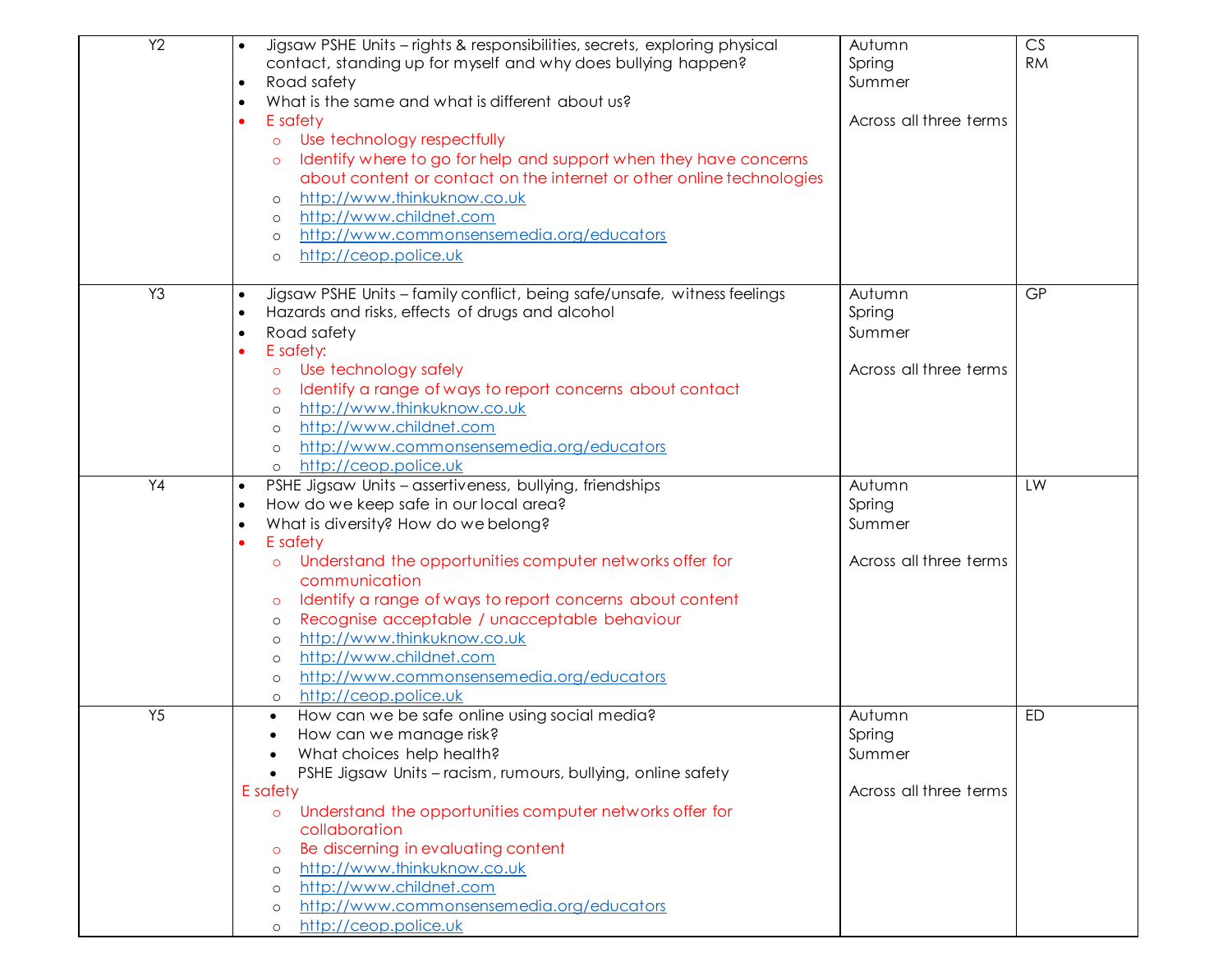## **Prevent Strategy:**

Under the section 29 of the Counter-Terrorism and Security Act 2015, specific authorities such as schools have due regard to the need to prevent people from being drawn into terrorism.

The PHSE Jigsaw curriculumaddresses appropriate elements of the Prevent strategy. It makes a significant contribution towards ensuring that the curriculum and the learning environment that children experience lays down a grounding in which the ideological and emotional roots of extremist beliefs, attitudes and behaviours cannot flourish. This contribution emerges first and foremost through the overall character of the Jigsaw scheme and the learning styles it advocates, but also through many aspects of the specific content of the themes or 'Puzzles' that make up the programme.

Children are taught to know their own minds, to operate from a position of self-awareness and self-valuing, and to develop the capacity to empathise with others.

| <b>Push Factors</b>                                                                         | <b>Strategic Teaching Approaches</b>                                                                                                                                                                                                            | <b>Pull Factors</b>                                                |  |
|---------------------------------------------------------------------------------------------|-------------------------------------------------------------------------------------------------------------------------------------------------------------------------------------------------------------------------------------------------|--------------------------------------------------------------------|--|
| Factors that push an individual/make an individual<br>vulnerable to extremist messages      | Teacher confidence: using existing teaching skills and<br>methods that may be most effective.                                                                                                                                                   | Factors that draw young people into extremist<br>messages          |  |
| Lack of excitement: frustration<br>$\bullet$<br>Lack of sense of achievement<br>$\bullet$   | Teacher attitudes/behaviours<br>Acknowledging that controversial issues exist<br>Awareness that you have a role to play<br>✓                                                                                                                    | Charismatic, confident and influential<br>people                   |  |
| Lack of purpose/confidence<br>٠<br>Gaps in knowledge: faiths, immigrants,<br>$\bullet$      | Willingness to ask for help<br>✓<br>Awareness of family background and current<br>behaviours of child                                                                                                                                           | Networks/belonging<br>Persuasive messages/exploiting gaps          |  |
| migrants                                                                                    | Specific knowledge<br>Understanding other cultures and religions<br>$\checkmark$                                                                                                                                                                | Social media                                                       |  |
| Sense of injustice<br>$\bullet$<br>Negative experience such as discrimination,<br>$\bullet$ | and alternative values/beliefs<br>PSHE, E-Safety, Safeguarding KSIE 2020<br>✓                                                                                                                                                                   | Individuals who are able to exploit<br>emotional empathy in others |  |
| bullying<br>Exclusion-lack of belonging<br>$\bullet$                                        | Pedagogy<br>Boosting critical thinking                                                                                                                                                                                                          |                                                                    |  |
|                                                                                             | Helping to see multiple perspectives<br>✓<br>Using multiple resources/methods<br>✓<br>Enabling pupils to tackle difficult issues<br>✓<br>Linking work to the community/world<br>✓<br>Developing in children multiple identities<br>$\checkmark$ |                                                                    |  |
|                                                                                             | <b>Teaching British values of democracy</b><br>The right to vote, rule of law, individual liberty,<br>$\checkmark$<br>mutual respect, tolerance of faiths and beliefs                                                                           |                                                                    |  |